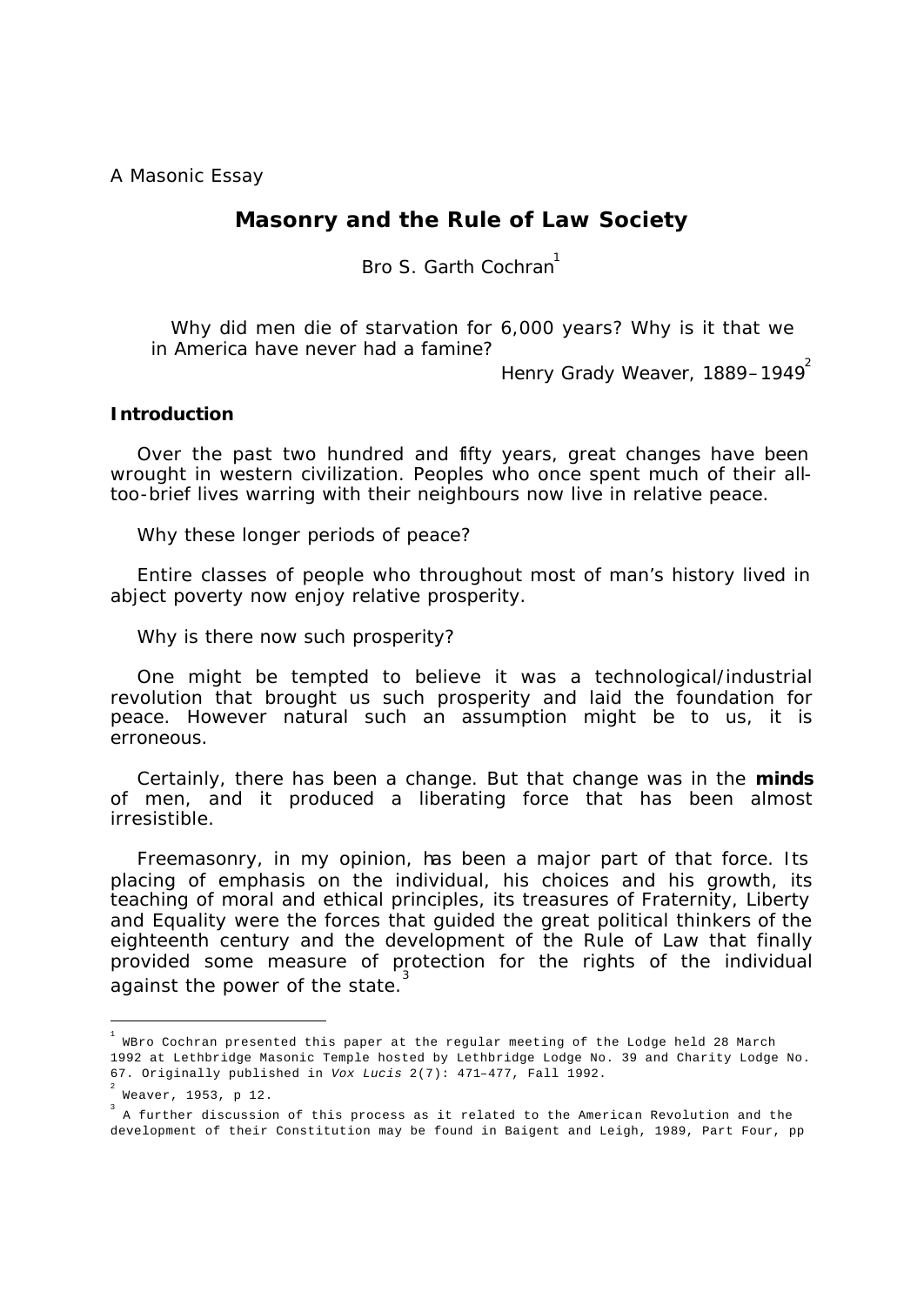## **For Most of History, Society Was Tribal**

Almost without exception, every ancient culture was a tribal structure in which ordinary people lived in incredible poverty and fear while those at the top lived in splendor. Within that social order, individuals were literally slaughtered by the thousands. One only has to read the pages of *National Geographic* for grisly descriptions of how ancient and not so ancient people were treated. Not all human sacrifice was a religious ritual nor the punishment of criminals. In fact, in some societies human sacrifice was a routine affair whereby the community obtained a source of protein to supplement the diet — cannibalism.

Even the cornerstone, an important symbol of 'beginning' in Masonry, was once a method of sacrifice. Ancient man believed spirits would destroy any building they erected unless there was a spiritual defender to protect it. So humans were sacrificed — walled up in cornerstones or chambers from which their spirits would haunt the structure to protect it from the gods. Today, as a remnant of that ancient belief, we place ordinary objects in our cornerstones — books, pictures, coins and newspapers.

To understand the import of what has happened to change this picture, we first must understand where we are. We don't live in a Garden of Eden. We cannot have everything we want. Never could. Never will be able to. And this fact colours our thinking about our relationships with others.

From the beginning of time until the modern era, the belief has always been that man could only survive by banding together into a collective, by structuring the collective in a sovereign way and, to ensure the survival of that collective, by granting to it sovereign control over the members of the collective — sovereign control over the individuals of that society, that tribe.

The result of this tribal structuring was an incredible level of human suffering and death. Any ancient civilization and many modern ones have this vertically structured society where persons at the top, representing the whole of society, exercise the sovereignty of the collective over its members. Such kings, pharaohs, chieftains, shamans, or whatever they were called enjoyed incredible riches in comparison to the ordinary members of the tribe. Individuals were viewed as pawns, serfs or things to be used or abused to preserve the collective. It doesn't matter whether you are talking about a primitive culture, ancient Egypt, ancient Rome, or about our own culture just a few hundred years ago.

Society was vertically structured — top down. The individual didn't matter. Life didn't matter. What was important was the survival of the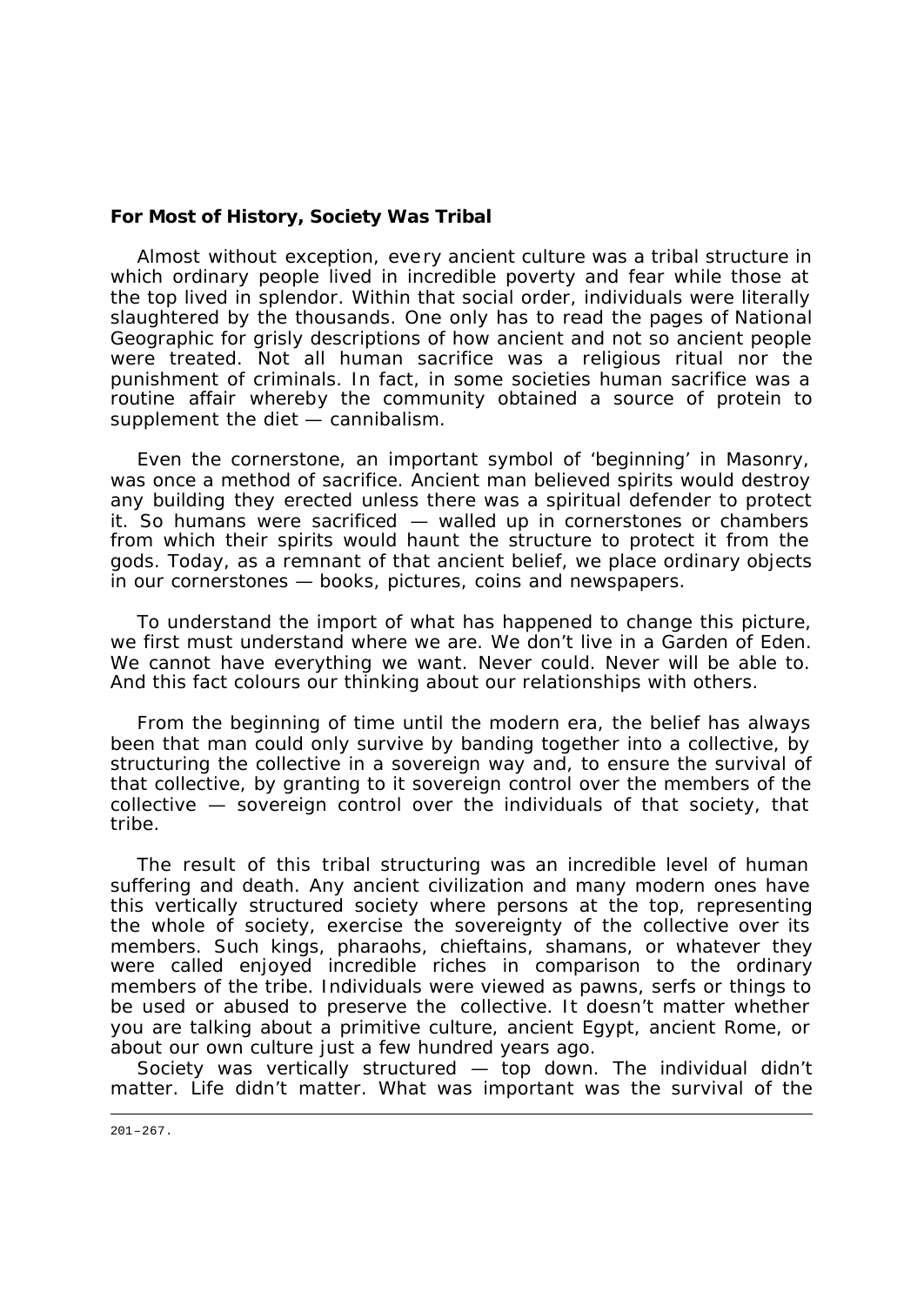herd. Power was characterized in such societies by violence and expressed by extreme wealth — all at the top.

That's tribalism! It was believed — wrongly so — that this was the *only* way the human race could survive. And so for thousands of years, the entire human race, save the top layer, literally scratched in the dirt.

Consider that as late as 1750, over half the people in Paris were destitute and living in the streets. Virtually everything they could produce was being consumed to provide them with food. Famine was a way of life. Plagues struck with frightening regularity. It was widely discussed in intellectual circles that the only way in which the quality of human life might be advanced was through a plague that would decimate the population.

In England things were no different. In 1750, the infant mortality rate among ordinary people was over 80 per cent. It was not uncommon for a mother to bear as many as a dozen children before her own young death, and not a single one would survive to adulthood. In fact, a common practice was to give the first two sons the same name because it was certain one of them would not survive childhood.

In 1700, England and Wales had an estimated population of 5.5 million and conditions were horrendous. In 1750, the population had grown by 1 million and conditions hadn't changed. But when the first census occurred in 1801, there were 9 million people, an increase of 40 per cent in the last half of the century. Only 30 years later, in 1831, the population by census was over 14 million people, a further increase of over 50 per cent. <sup>4</sup> They didn't lose their birth control devices. There was a dramatic fall in the death rate coupled with a greater supply of food!

All this happened because there was a change in attitude towards the individual human being. And Freemasonry, once it was purged of the Jacobitism that had politicized the early craft, had a part in what happened.

So why is there now prosperity and peace, at least in Western Society? Something changed! And it is imperative that we identify what happened because unless we know what happened, we could lose it. In fact, we are losing it!

l

<sup>4</sup> Hazlitt, 1973, pp 16–17.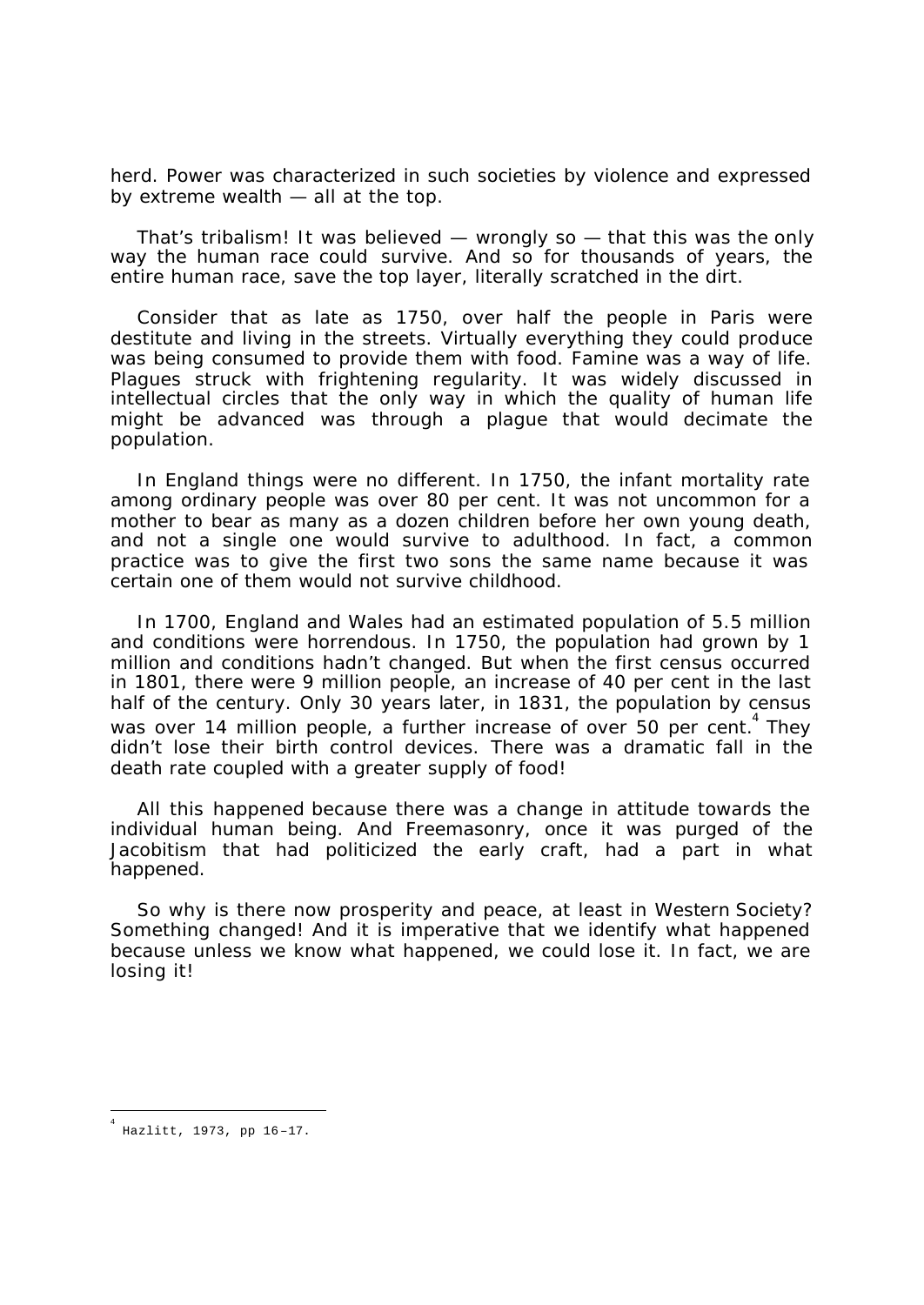# **An Epiphany?**<sup>5</sup>

What had happened was that the focus of society shifted. It was essentially a religious change in world-view that brought about the most incredible change in culture and social order in the history of the human race. It occurred in the western world, out of the Judeo-Christian moral code — the ecclesiastical code. The notion that had dominated human history — that the collective was sovereign — was no longer paramount. Now what really mattered was the *individual*.

This change was based on the evolving world-view that *life* was *sacred* because life was *God-given*. Life was not given to the collective, not given to the divine king or pharaoh. Life was given by God to every *individual* on earth *equally*, and life is sacred because it is God-given.

There was an awakening to the fact that there is an order to the universe because it is *God-created*. Out of that faith in an ordered universe, in which a Creator gave life to every individual on this earth, a sacredness developed towards human life that had never existed before. No longer was the collective sovereign. No longer was the tribe most important. The new world-view was that the individual was sovereign because he was the creation of God, and therefore his life was sacred.

Therefore, the duty of society was **not** to plunder and subordinate that which God had created, but it **was** to structure itself in an orderly way to *secure that which was sacred* — the life, the liberty of the individual.

It cannot be overemphasized how drastically that simple idea has changed society as we in the western world know it — how it has changed everything. No longer is life something to be plundered and abused. Life, to each of us, is sacred.

### **Creation of the Rule-of-Law Society**

 $\overline{a}$ 

And so, there began to evolve from ecclesiastical law, a common law in the western world that was to secure, through the rule of law, the life, liberty and property, equally, of everyone.

<sup>5</sup> Much of this analysis results from seminars conducted in Alberta in 1988 and again in 1990 by Robert Anderson, Vice-President of Operations, Foundation for Economic Education, Irvington-on-Hudson, New York. The connection to Freemasonry is the author's responsibility alone.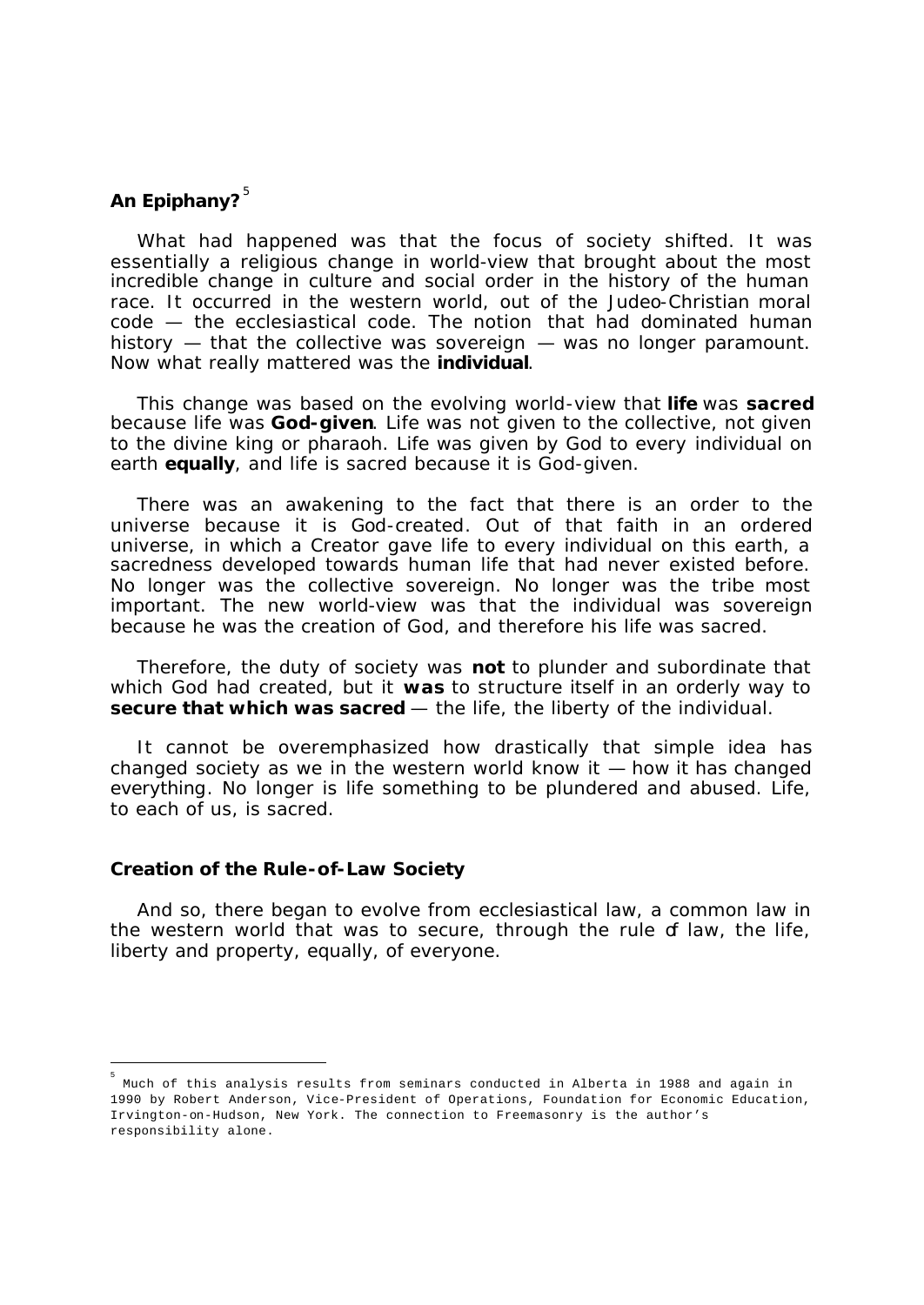Frederic Bastiat said it this way in *The Law* :

We hold from God the gift which includes all others. This gift is life — physical, intellectual, and moral life.

But life cannot maintain itself alone. The Creator of life has entrusted us with the responsibility of preserving, developing, and perfecting it. In order that we may accomplish this, He has provided us with a collection of marvellous faculties. And He has put us in the midst of a variety of natural resources. By application of our faculties to these natural resources we convert them to products, and use them. This process is necessary in order that life may run its appointed course.

Life, faculties, production — in other words, individuality, liberty, property — this is man. And in spite of the cunning of artful political leaders, these three gifts from God precede all human legislation, and are superior to it.

Life, liberty, and property do not exist because men have made laws. On the contrary, it was the fact that life, liberty, and property existed beforehand that caused men to make laws in the first place. 6

The function of this new society was to undergird and support the full potential of every individual to carry out their life to the best of their ability. In the western world, we began to talk about human rights  $$ actually, individual rights — because they were the inevitable, rational consequence of beginning with the premise that human life is sacred because it is God-created.

Thus, a Rule-of-Law Society began to develop. For the first time in history, individuals began to view their relationships with others in a state of social co-operation. They no longer had to fear that their lives would be forfeit for the sake of the collective. Individuals then began to specialize and they exchanged their activities with one another through a rapidly developing market and by using a medium of exchange. Each of us, by being able to specialize, was able to contribute to a prosperity that would have been absolutely impossible without the willing participation of the individual *as* an individual. This is the true seed of the industrial and technological revolutions.

Thus it is that we can now enjoy things that none of us, as individuals, could ever produce. There isn't anything of a manufactured nature around us that we, individually and by the dint of our own labours, could ever hope to produce.

l

<sup>6</sup> Bastiat, 1953, pp 5–6.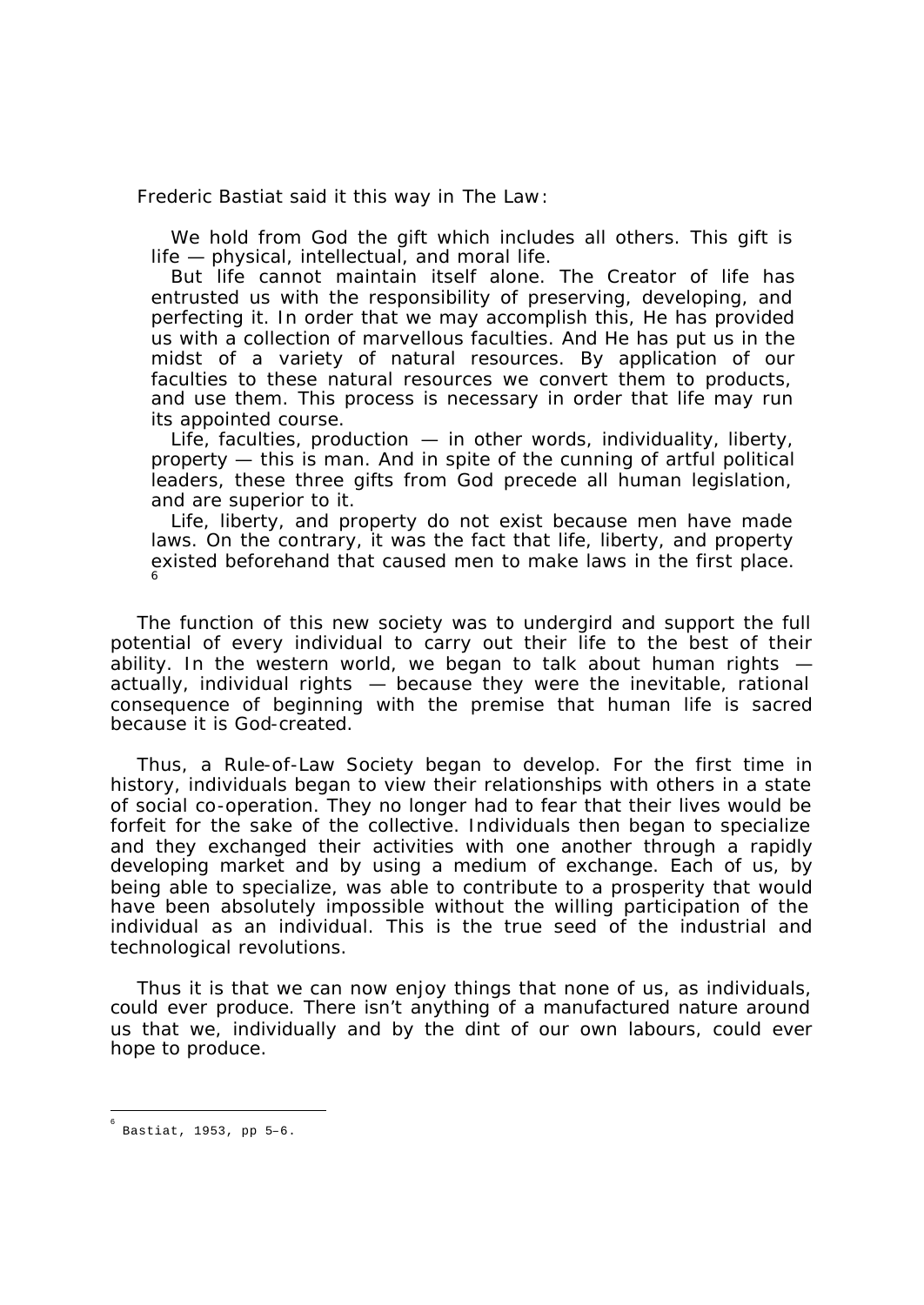Central to this new society was the concept that freedom is not license. Weaver wrote:

Human energy cannot operate effectively except when men are free to act and to be responsible for their actions. But liberty does not mean license; for no one has a right to infringe upon the rights of others. Certain restraints are necessary, and they are provided in two ways:

- 1. Legal restraints the passing of laws to be administered by governmental agencies and enforced by political power.
- 2. Moral restraints which depend on individual self-discipline, logical reasoning, good sportsmanship, and a consideration for the rights of others.

Weaver argues, however, that there must be limits to government, agreeing with Thomas Paine who wrote in his pamphlet *Common Sense* (1776) that:

Society in every state is a blessing, but Government, even in its best state, is but a necessary evil: in its worst state, an intolerable one.

Weaver adds:

…there's no escaping the conclusion that moral restraints are more efficient than legal restraints — which, incidentally, is just another way of saying that honesty and decency are profitable.

Right here the objection may be raised that "to depend on moral restraints calls for quite a change in human behavior." I won't argue the point — except to say that changes and further improvements in the direction of enlightened self-interest and personal responsibility are not nearly so difficult to attain as the unnatural changes that are advocated by those who would repress individual development and reduce human beings to the status of the beehive.

Progress lies in working in harmony with the fundamental nature of man which, for over 6,000 years, has suppressed individual initiative and kept human energy in a strait jacket.

Freemasonry, from its inception, has proven the power of the individual and his ability to develop "moral restraint."

Freemasonry, The Progenitor?

<sup>7</sup> Weaver, 1953, p 60.

<sup>8</sup> Ibid., p 62.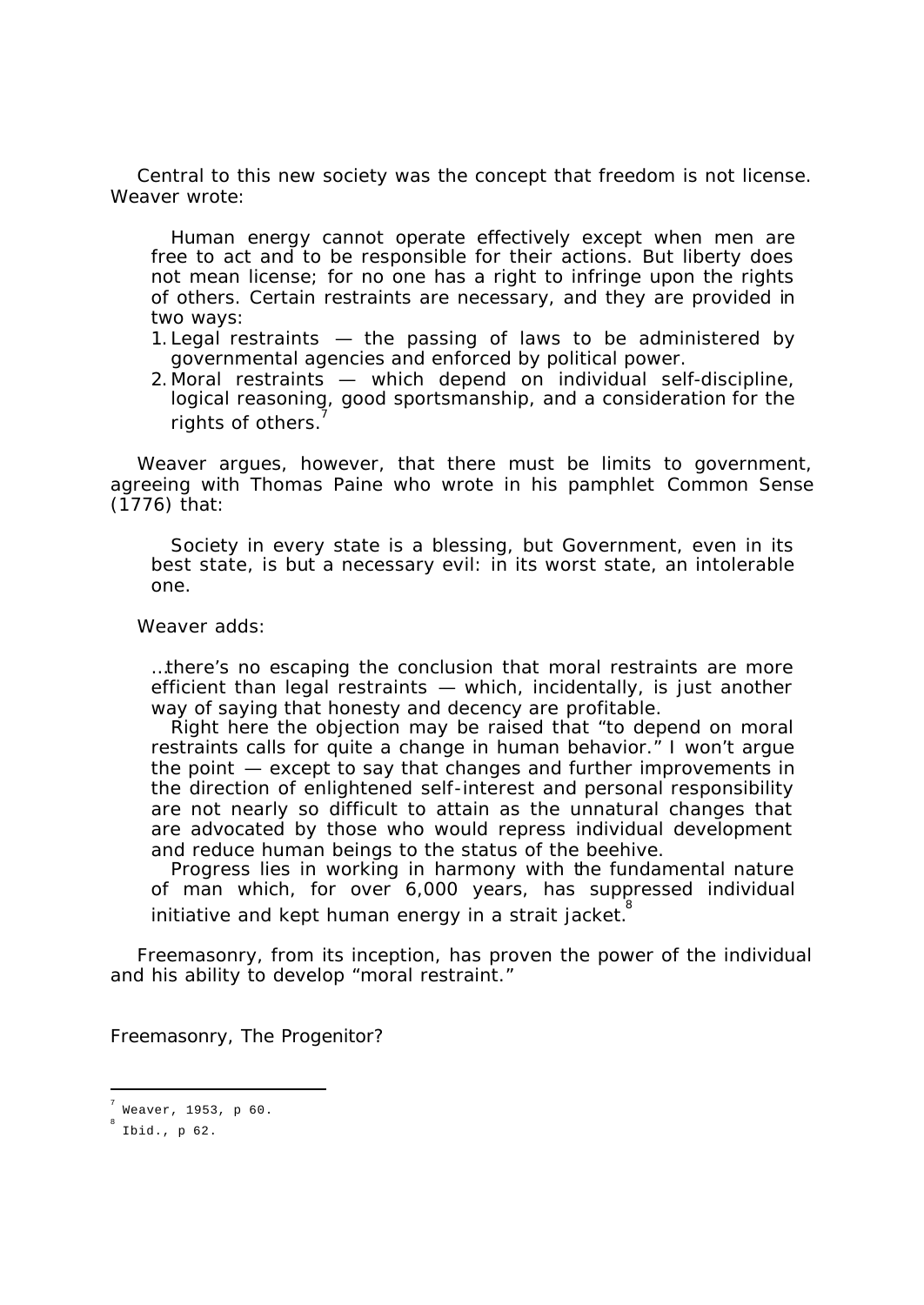### **Freemasonry** *is* **freedom!**

Freemasonry teaches man the basis upon which our great, modern democracies are based. Freemasonry is where many of the leaders of society, side by side with ordinary men, were brought to this light. In fact, the formative years of speculative Freemasonry are characterized by the development of assemblies of learned and erudite men — writers, scientists, politicians, churchmen, intelligentsia — who spent hours debating questions of morality, social structure and scientific endeavour. From Elias Ashmole and the Royal Society, through the great French writers to Benjamin Franklin and the founders of the United States, Masonry provided a place where men discussed and clarified the great moral principles. More important, they demanded of each other by obligation that such principles be strictly applied and adhered to.

Freemasonry teaches the importance of the individual and of individual responsibility from the first moment before the door of the Lodge when a candidate is asked if it is of his own free will and accord that he makes his request to join, through the northeast corner lecture when each is put to individual test, and through ascending the staircase to receive his own wages of a Fellowcraft, to his representation of Hiram Abif, a Master of all Masons who made the ultimate choice indicative of morality and personal responsibility. Freemasonry professes the importance of the individual and of individual responsibility in its objective of taking a good man and making him better. The focus is always on the individual who is exhorted to labour diligently in building his own moral and Masonic edifice.

The principle of the sacredness (or sovereignty) of the individual is, I believe, embodied in the Masonic symbol of the point within a circle. One of the first things we are taught after being brought to light is that the Masonic use of the compass is to keep us (to circumscribe our desires and keep our passions) in due bounds with all mankind. We are taught that the point inside the circle represents ourselves, the individual man. We are constantly reminded it is our duty to keep that point equidistant from all points on the circle about us because the centre is that point from which a Master Mason cannot err. Mackey states it this way:

…The lectures of Freemasonry give what modern Monitors have made an exoteric explanation of the symbol, in telling us that the point represents an individual Brother, the circle the boundary line of his duty to God and man…

l

<sup>9</sup> Mackey, 1929, p 787–788.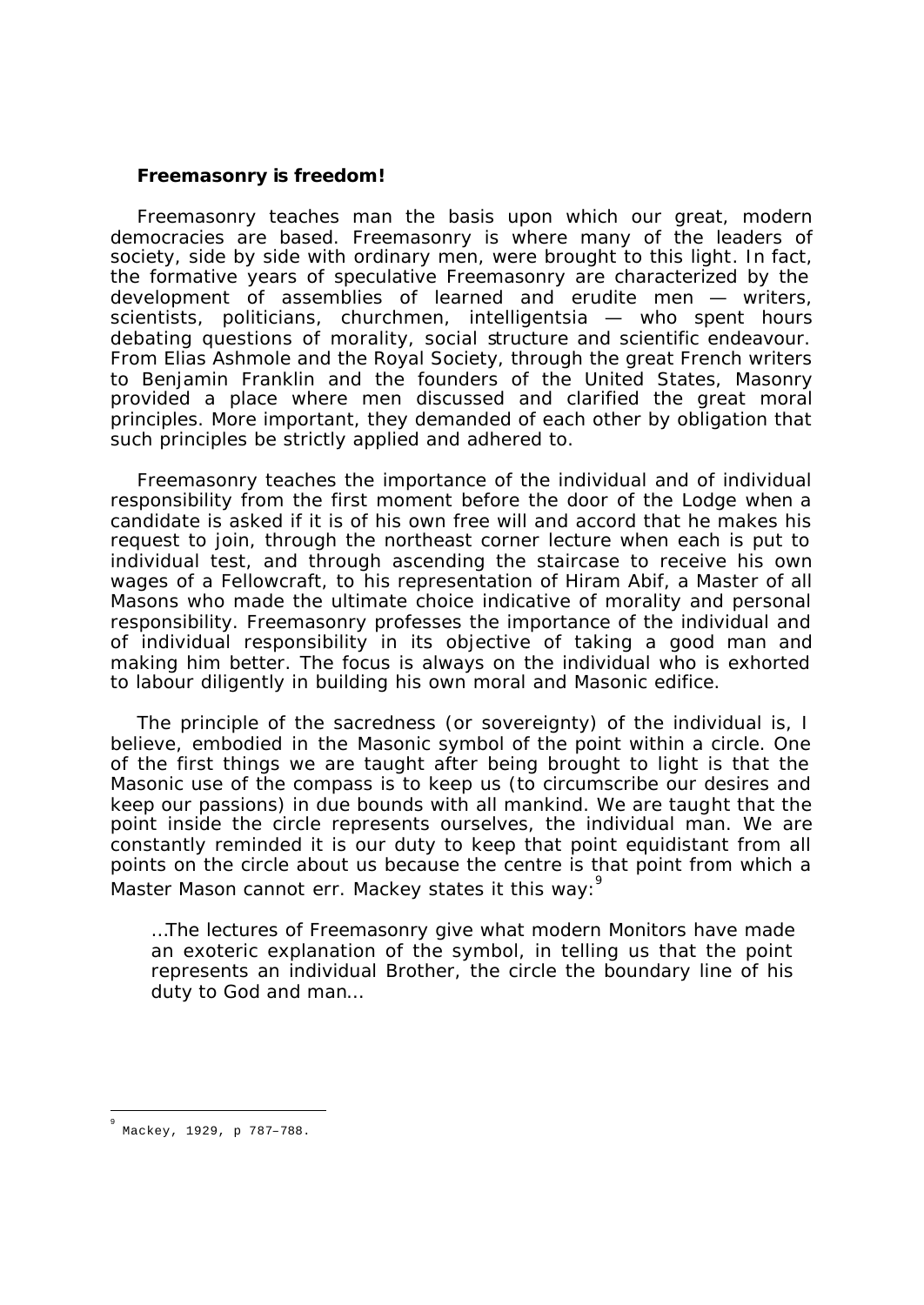He then embarks on a discourse explaining earlier, non-Masonic symbolism associated with the point within the circle and the two parallel lines touching the circle. Suffice it to say that this symbol has always held great significance for man in both pagan and modern religious ceremonies.

In commenting on the point within a circle and parallel lines, Coil states:

…Of all the symbols of Craft Masonry, this one offers the greatest problem for the symbologist. It came into the ritual quite late without explanation, and no one has devised a satisfactory one for  $it.$ <sup>10</sup>

Coil then outlines the explanation of the symbol given by "the Webb-Preston working" — which is extant in current Masonic ritual — and he comments:

…The trite explanation given above is doubtless an improvisation by Preston of some of the early English working and is neither clear nor convincing. Like some other ritualism, it has had incongruous elements stirred in to detract from the simplicity of the original thought.<sup>11</sup>

Further explanation of the origin of the 'point within' are contained in Jones' Compendium, but again, there is no satisfactory explanation of its Masonic Symbolism.

Upon reflection, I accept Coil's notion that some incongruous elements have been stirred in to detract from the simplicity of the original thought. Those elements are the perpendicular parallel lines touching the circle and representing "Masonry's patron saints," a concept which, according to Coil, "is an inappropriate *Christian* emblem in Craft Masonry,"<sup>13</sup> plus the Holy Bible resting upon the circle. For Masonic purposes, the point within the circle, alone, is an extremely powerful symbol.

I have already put forward the concept that in our society the individual is sovereign because his life is God-given and, therefore, sacred. I have also explained that this has led to the evolution from ecclesiastical law of a common law in the western world that was to secure, through the ruleof-law, the life, liberty and property, equally, of everyone. Simply put, we are free beings, created that way by God.

<sup>&</sup>lt;sup>10</sup> Coil, 1961, p 479.

Ibid.

 $^{12}$  Jones, 1956, pp 406-408.

<sup>13</sup> Coil, 1961, p 479*.*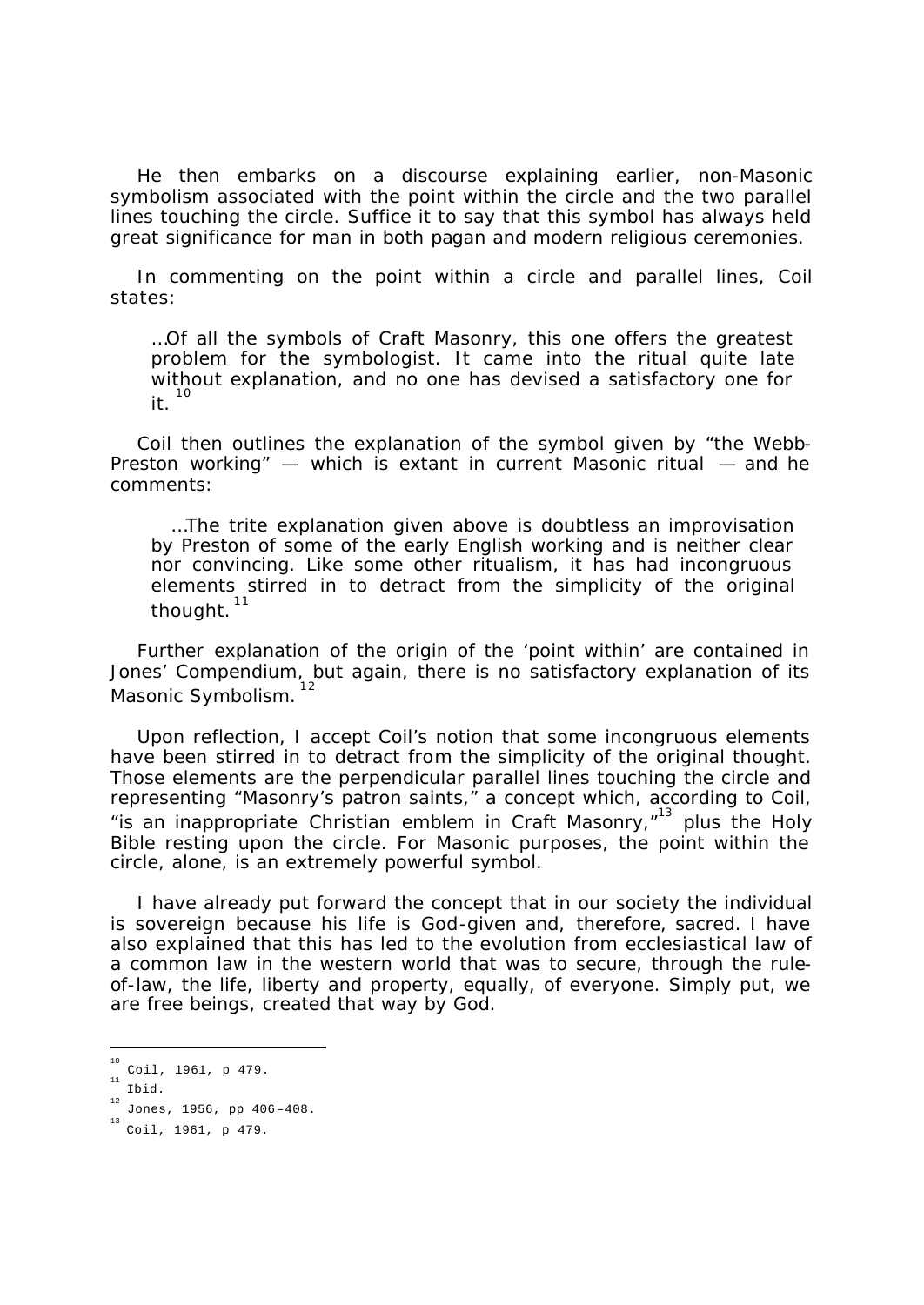The essence of our 'Western' freedom — of our rule-of-law society — is that we are all free to do that which we wish, so long as it does not interfere with another's right to do the same. That is our right, but it is also our *responsibility*. Truly, therein lies the lesson of the point within the circle, the point from which a Master Mason cannot err.

For each of us, the point within the circle signifies our creation, and therefore our sacredness or oneness with our Creator. We are taught that the point is ourselves and that it is to be properly placed in the centre. In this position, the point also symbolizes the freedom of the individual. But it also symbolizes morality, being the point from which we, as Masons, cannot err.

But of what is the circle comprised? The circle is comprised of all the other 'points' of the creation from which we are to keep equidistant, by our own choice, our passions and our desires. By keeping ourselves thus circumscribed, we lead a truly moral life.

Further, there are created as many more points within the circle as there are individual points on my circumference, each representing an individual given life by God. Each of these has his own responsibility to maintain his own position in his own centre. The important thing is that the onus is on each individual to keep and perform the same.

The point within the circle teaches us that we are, indeed, free, and that we should express our freedom responsibly by circumscribing our own desires. In fact, it is our duty to God and as Freemasons to do so. This, for each of us, is the path to moral truth.

The great lesson here is that the essence both of our freedom and of our morality is our choice. F.A. Harper explained:

It is important, at this point, to note that morality presumes the existence of choice. One cannot be truly moral except as there exists the option of being immoral, and except as he selects the moral rather than the immoral option. In the admirable words of Thomas Davidson: "That which is not free is not responsible, and that which is not responsible is not moral." This means that free choice is a prerequisite of morality.<sup>14</sup>

<sup>14</sup> Original reference lost, but believed to be Royal Bank Monthly Letter. *The Freeman***.** November 1987; back cover.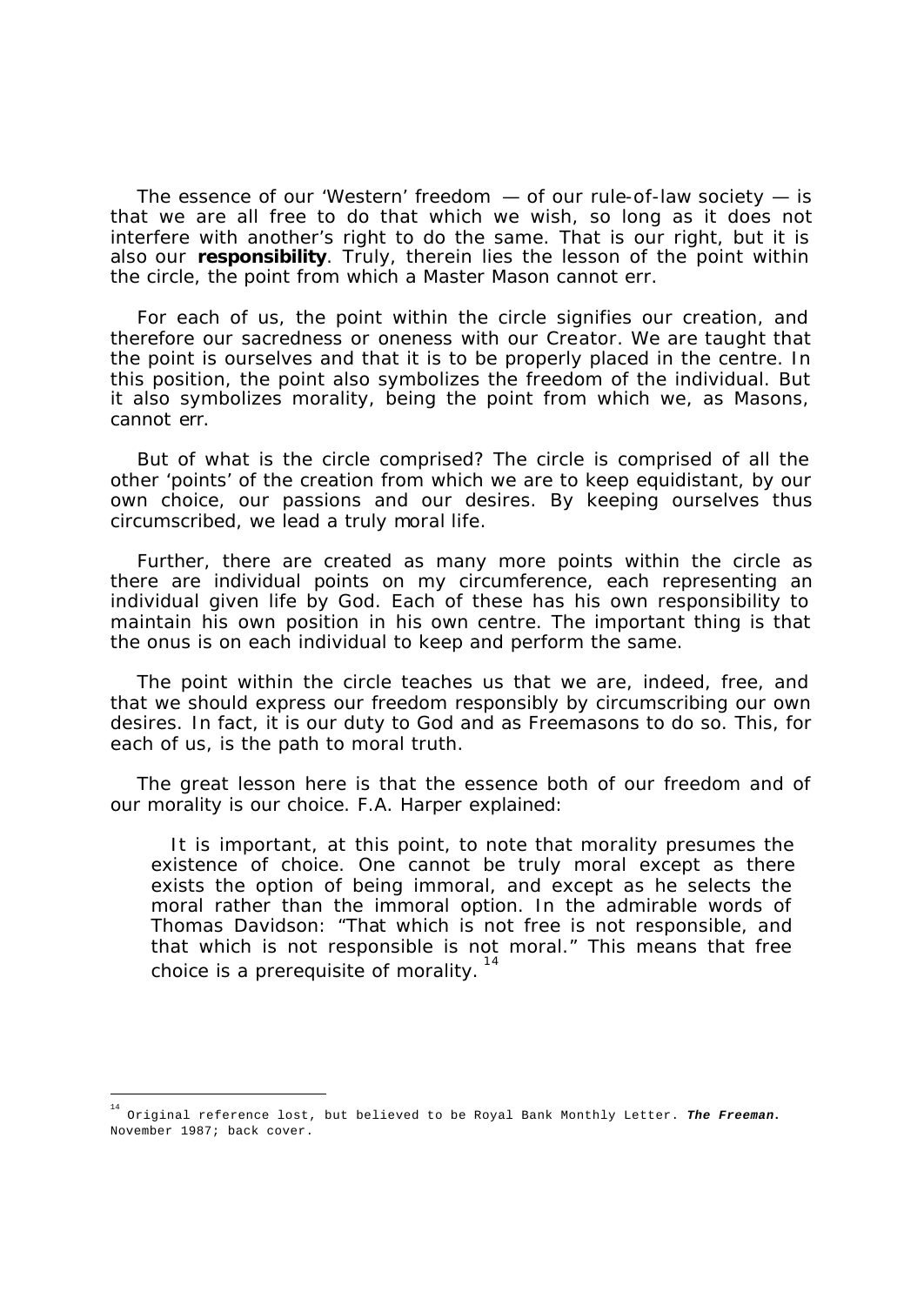Or, as Henry Hazlitt said:

Liberty is the essential basis of morality. Only to the extent than men have the power of choice can they be said to choose the good.<sup>15</sup>

Freemasonry amplifies this in many other ways. We are charged with the truth that:

…there is no right without a parallel duty, no liberty without the supremacy of law, no high destiny without earnest perseverance, and no real greatness without self-denial.<sup>16</sup>

This charge is also dependent upon the sovereignty (the sacredness) of the individual, and upon each individual's willingness to be responsible for his own actions and to co-operate with others for the benefit of all.

Thus it is that the fundamental principles of Freemasonry are Brotherly Love, Relief and Truth. Thus it is that we teach the practice of the four cardinal virtues: Temperance, Fortitude, Prudence and Justice — all individual endeavours — combined with the theological virtues: Faith, Hope and Charity (again individual endeavours), thereby demonstrating to the world at large that in Freemasonry is found the true import of the three great social treasures: Fraternity, Liberty and Equality.

It is no accident that the United States is considered the first country founded on Masonic principles.<sup>17</sup> Freemasonry shaped the outcome of the American Revolution, the development of the Constitution of the United States and the more famous Declaration of Independence. It is well worth reconsidering part of that Declaration:

We hold these Truths to be self-evident, that all Men are created equal, that they are endowed by their Creator with certain inalienable Rights, that among these are Life, Liberty, and the Pursuit of Happiness...<sup>18</sup>

It is also no accident that Liberty, Fraternity and Equality were the watchwords of the French Revolution. It was the ideals of Freemasonry that drove the intellectuals and leaders of these developing democracies.

 15 *The Freeman*, November 1987, back cover.

<sup>16</sup> GLA, 1993, 32.

<sup>&</sup>lt;sup>17</sup> For further explanation of this idea, see Baigent and Leigh, 1989.

<sup>&</sup>lt;sup>18</sup> The Declaration of Independence. United States of America, 1776.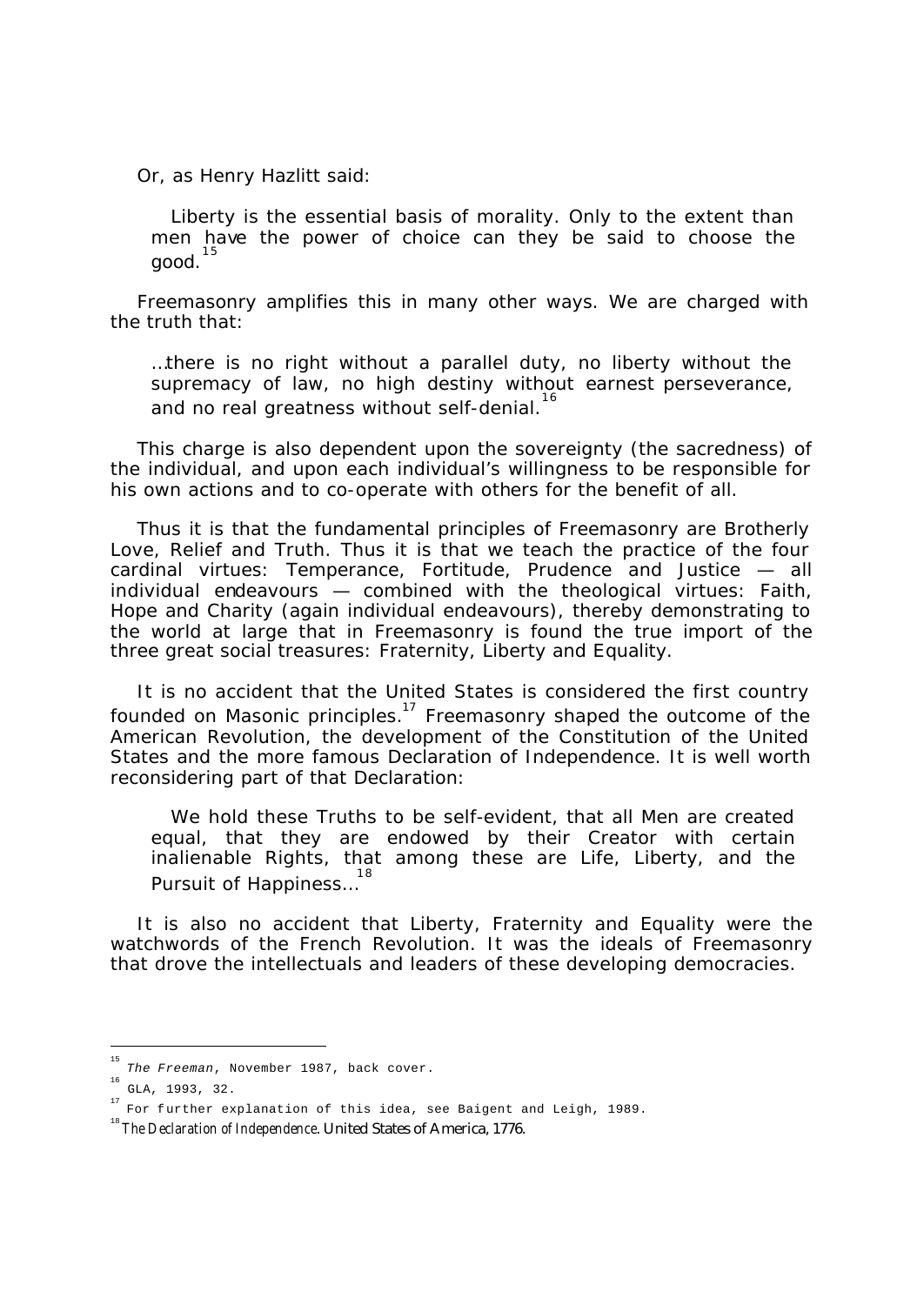But perhaps even more important is that these very same great writers and political leaders sat in Lodge with ordinary men who felt the same feelings of Fraternity, Liberty and Equality — with ordinary men who had seen the same light. No longer was the knowledge of the universe confined to an elite who ran society, it became the province of us all.

Well if all this is the case, why is Masonry in decline?

Perhaps Masonry has been *too* successful. The dream of an egalitarian society promoted by early Freemasons is now considered by most of us — Mason and non-Mason alike — to be a reality.

What was once a blinding glimpse of truth in the intellectual darkness has become the unappreciated daylight of our current lives. And although that same daylight continues to nourish us, its very brightness hides from all but the most curious the original light of truth  $-$  a light that now seems pale by comparison; a truth whose importance is no longer realized because of its familiarity.

We are like the astronomer who can no longer see the stars because of the light of the civilization around him. But does that require that he quit looking for the stars? Of course not!

So it is with Freemasons. The principles upon which our fraternity was founded are still the principles of highest morality based on the sacredness of individual life. Just because society has now become a ruleof-law society, based, in theory, upon that same sovereignty of the individual, is no reason for Freemasons to look for a new mission. In fact, if anything, and for the sake of us all, Freemasons must become better practitioners of their art.

Throughout history, there have been three foundations to power: Violence, Wealth, and Knowledge. Violence  $-$  the muscle, gun or stick  $$ has a negative type of power, the power to punish and destroy. Wealth is one step up, for it also has the power to reward. But knowledge has the ability to move men to a higher level, the power to transform men and nations. Knowledge also has the power to limit the negative application of violence and wealth. Leaders understand the nature of power and they attempt to control access to that power. Knowledge limits that control. Therefore, knowledge becomes critically important in addressing the problems facing Freemasonry and society.

What we Masons must do, we must do as individuals. Therefore, it is extremely important to know what it is that we believe. We are often so busy doing what we are doing that we lose sight of whether what we are doing is consistent with what we believe. We must ensure that our rule-oflaw society continues to be consistent with the principles that we know to be valid. We are the ones who can make a change, if only we will make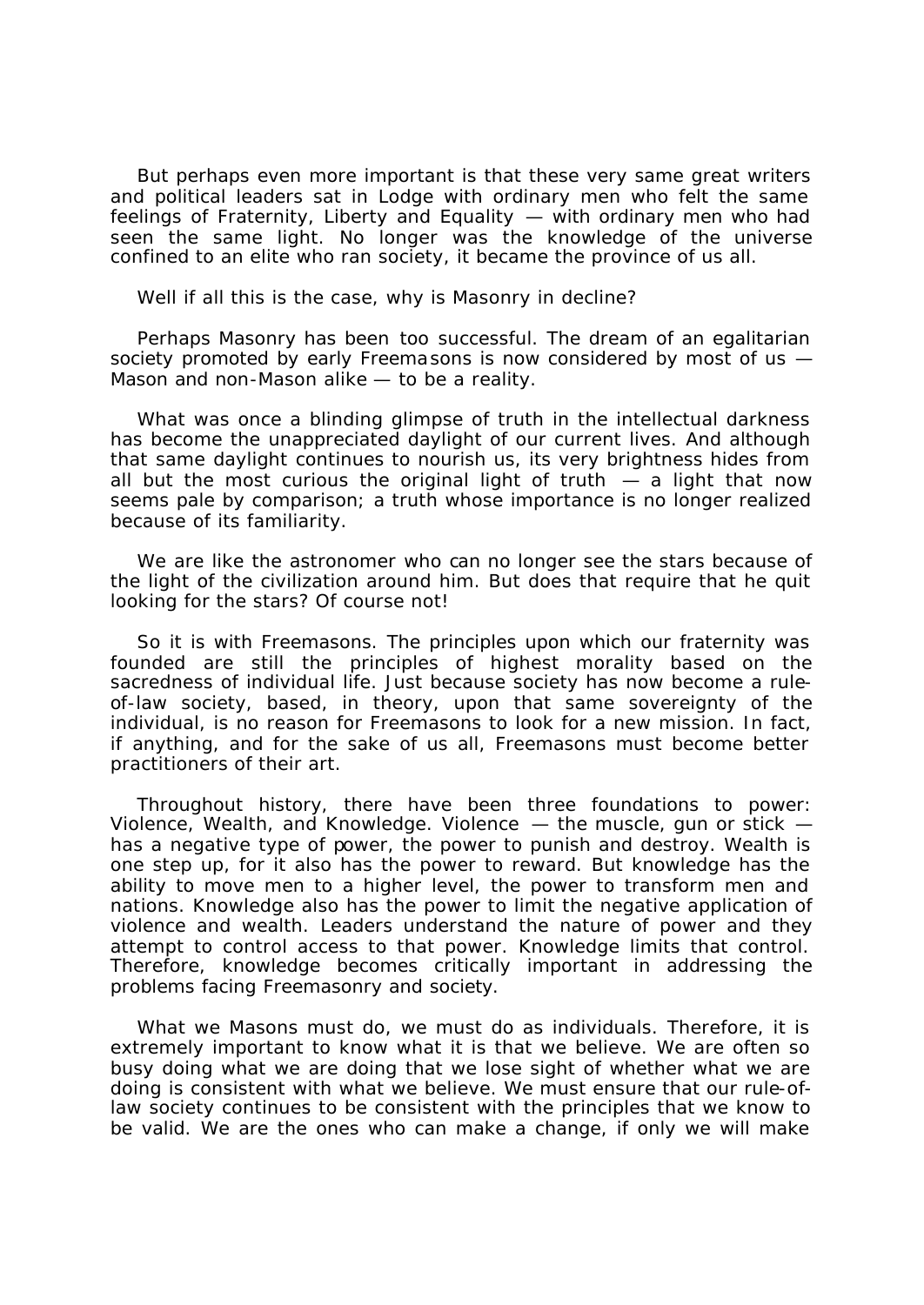the time and have the patience to do our part.

The freedoms we enjoy do not simply exist — they must be won anew by every generation. Already we are seeing the re-tribalization of society with the creation of new groupings of people based on colour, creed, gender and sexual orientation, to name but a few. Protection of the rights of these tribes has been deemed more important than the preservation of the rights of the individual — rights that, by definition, includes the rights of all. Those outside the favoured tribes are discriminated against treated as lesser beings.

Once again, those exercising power are taking us away from the sacredness of the individual and returning to the concept of tribal preservation — tribal rights. But Rev John K. Williams argues:

…the individualist views any claim that the "rights" of society somehow take precedence over the "rights" of individuals… as a meaningless claim. "Rights" can no more be predicated of "society" that they can be predicated of triangles. Thought through, all "natural" or "moral" or "human" rights are rooted and grounded in the autonomy of the individual human being. A being incapable of self-directed behavior cannot be the subject of "rights"; inasmuch as "society" is not even a "being" at all, let alone a "being capable of self-directed behavior," society cannot have "rights."

Indeed, when politicians and others refer to the "aim" or "goal" or "good" of a society or a state, almost invariably they are referring to the aim or goal or good of an individual or set of individuals desirous of coercively imposing one particular vision of the "good life" upon others.<sup>19</sup>

Our freedom is a trusteeship. Its survival depends upon us. The important thing is that each of us live and act in a manner consistent with those moral principles which we know to be true. Without that, our freedoms, our rule-of-law society will be lost.

Leonard E. Read put it this way:

A man has a commitment to his own conscience, that is, to truth as his highest conscience discerns truth, and every word and deed must be an accurate reflection thereof.<sup>20</sup>

That is the ultimate moral and Masonic edifice.

<sup>19</sup> Williams, 1987, p 94.

<sup>20</sup> Read, 1964, p 5.